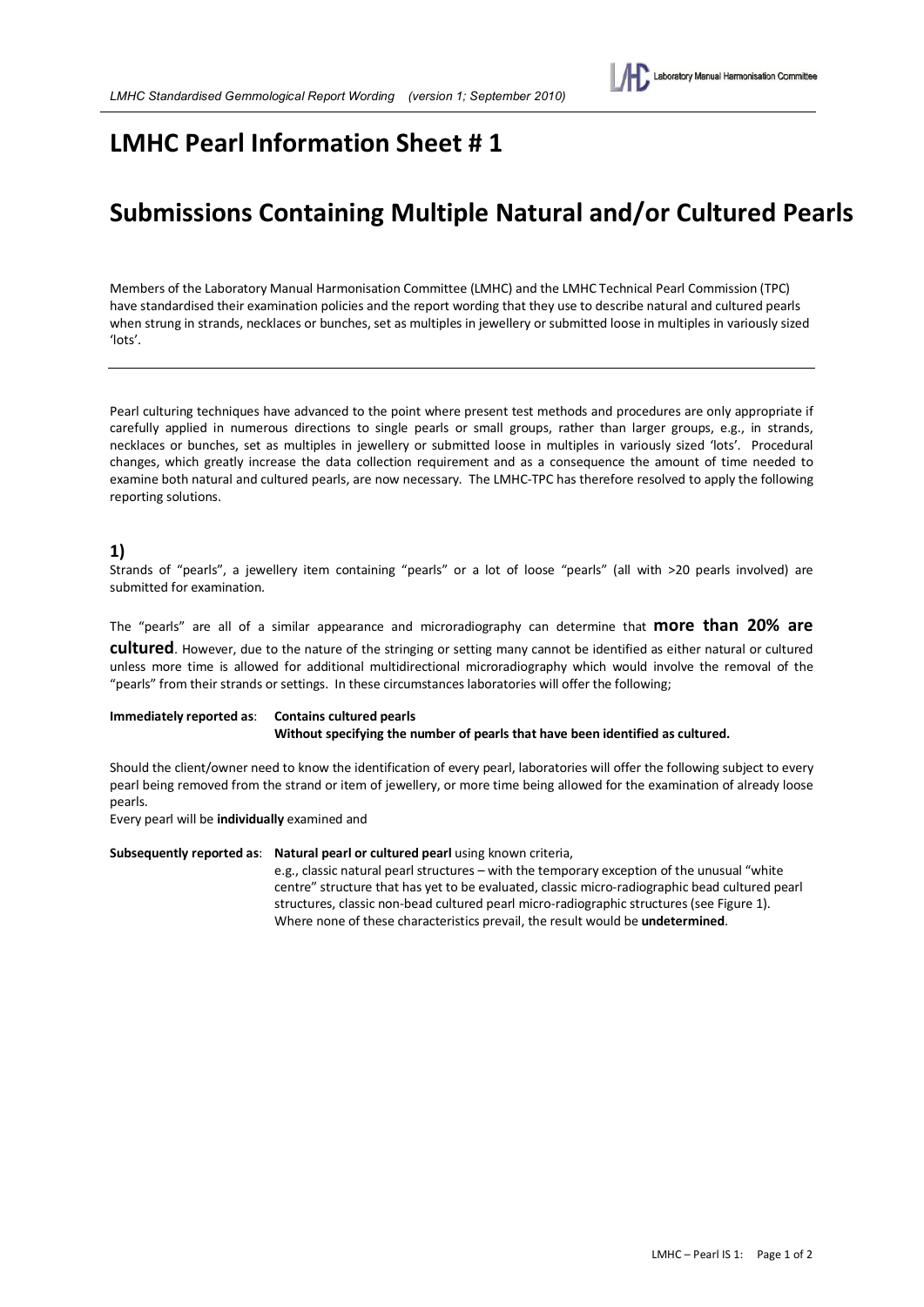



**Figure 1:** The classic micro-radiographic structure for a natural pearl (left), the classic micro-radiographic structure for a bead cultured pearl (centre), and the classic micro-radiographic structure for a non-bead cultured pearl (right). **Note**; **these images are only examples and in each case may vary considerably.**

## **2)**

Strands of "pearls", a jewellery item containing "pearls" or a lot of loose "pearls" (all with >20 pearls involved) are submitted for examination.

The "pearls" are all of a similar appearance and microradiography can determine that **less than 20% are cultured**. However, due to the nature of the stringing or setting many cannot be identified as either natural or cultured unless more time is allowed for additional multidirectional microradiography which would involve the removal of the "pearls" from their strands or settings. In these circumstances laboratories will offer the following;

### **Immediately reported as**: **Contains (e.g., 6) cultured pearls at positions (e.g., 2,5,7,22,23, and 40 from the clasp end)**. **Without specifying the remainder.**

Should the client/owner need to know the identification of every pearl, laboratories will offer the following subject to every pearl being removed from the strand or item of jewellery, or more time being allowed for the examination of already loose pearls.

Every pearl will be **individually** examined and

#### **Subsequently reported as: natural pearl or cultured pearl using known criteria**,

e.g., classic natural pearl structures – with the temporary exception of the unusual "white centre" structure that has yet to be evaluated, classic micro-radiographic bead cultured pearl structures, classic non-bead cultured pearl micro-radiographic structures (see Figure 1). Where none of these characteristics prevail, the result would be **undetermined**.

## **3)**

#### Strands of pearls/bunches/hanks that are **all under 3 mm** in size.

"Pearls" that are generally under 2-3mm in size present unusual identification problems due to their very small size and the volume in which they are normally presented for examination (hanks and necklaces of multiple stands often numbering in the thousands of "pearls"). In addition, a mixture of natural and non-bead cultured pearls are very often present as well as pearls that do not readily reveal any features that may be used for identification. It may therefore not be practical and/or economically viable to identify every pearl as natural or cultured, even if this is the desire of the client.

In these circumstances laboratories will offer the following **report wording**

**Reported as**: **Seed Pearls** noting that seed pearls may be either natural or cultured.